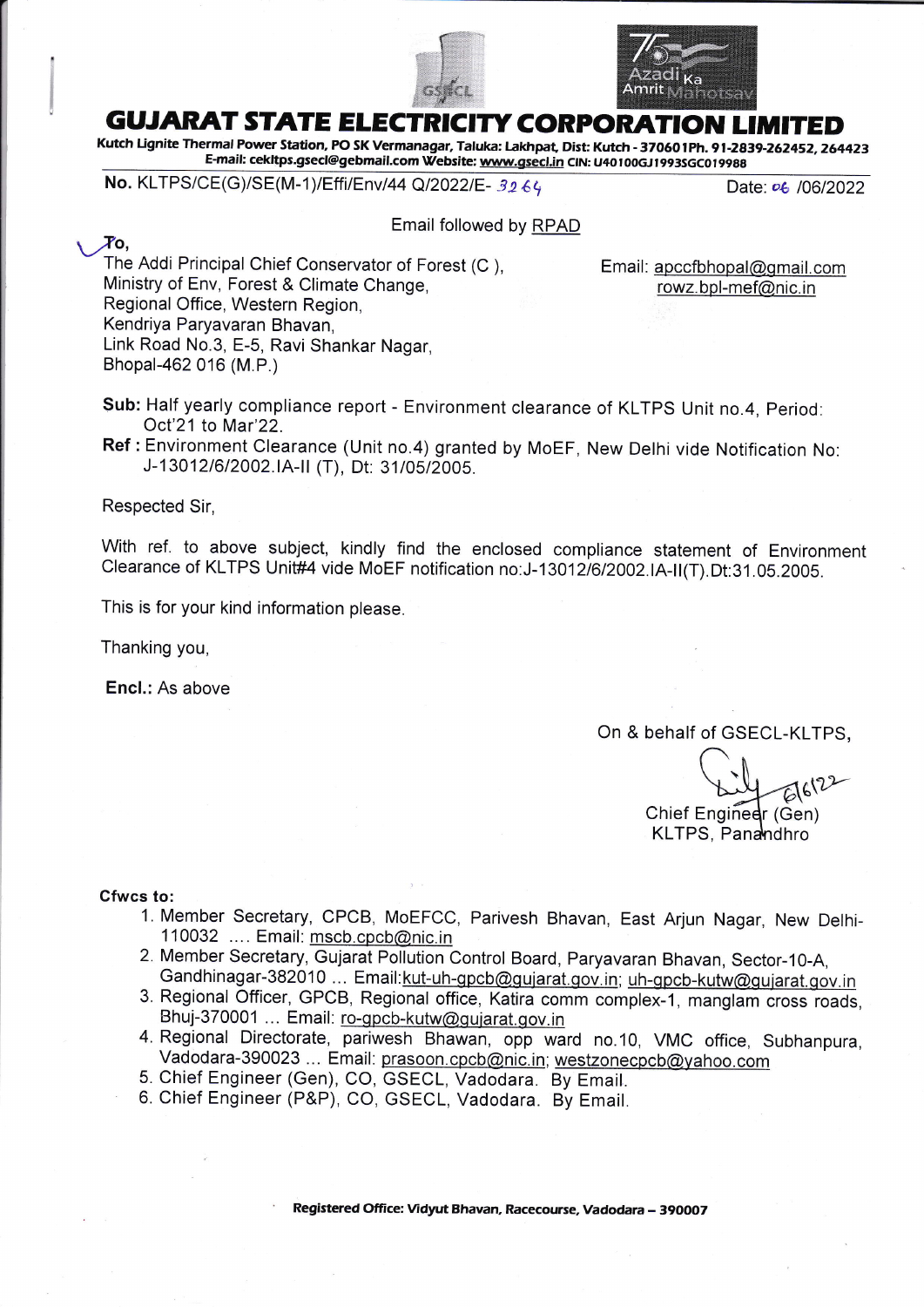## **The Compliance Statement of Environmental Safe Guards for Effective Implementation of The Environmental Clearance of 75 Mw Unit-4 Expansion vide MoEF&CC Notification No: J-13012/6/2002.IA-II (T) DT: 31-05-2005 is as under. ENVIRONMENT CLEARANCE – UNIT # 4 (EXPANSION)**

| Sr.<br>No. |       | <b>Environmental Safe Guards</b>                                                                                                                                                                                                                                                                                                        |                                                                                                                                                                             | <b>Compliance Status / Remarks</b>                                                                                                                                       |                                                                                                                                                                                                                                                                                         |
|------------|-------|-----------------------------------------------------------------------------------------------------------------------------------------------------------------------------------------------------------------------------------------------------------------------------------------------------------------------------------------|-----------------------------------------------------------------------------------------------------------------------------------------------------------------------------|--------------------------------------------------------------------------------------------------------------------------------------------------------------------------|-----------------------------------------------------------------------------------------------------------------------------------------------------------------------------------------------------------------------------------------------------------------------------------------|
| 1.         | (i)   | All the conditions stipulated by Gujarat Pollution Control Board vide their letter<br>no. PC/NOC/Kutch-19(3)/22338 dated 17-07-1999 PC/AIR/Kutch-34(3)/29826,<br>Dt: 17-09-1999 should be strictly implemented.<br>The quantity of the industrial effluent from the manufacturing process                                               |                                                                                                                                                                             | The average quantity of the industrial effluent (Oct-21 to                                                                                                               |                                                                                                                                                                                                                                                                                         |
|            |       | Liters/day.                                                                                                                                                                                                                                                                                                                             | and other ancillary industrial operations shall not exceed 1,88,06,400                                                                                                      |                                                                                                                                                                          | Mar-22) is 3633858.00 ltr/day which is disposed in ash dykes<br>of premises and reuse it in sprinklers to control fugitive<br>emission & reuse in ash slurry making as per requirement.                                                                                                 |
|            | (ii)  | The quantity of the domestic wastewater (sewage), shall not exceed<br>1,53,800 Liters /day.                                                                                                                                                                                                                                             |                                                                                                                                                                             |                                                                                                                                                                          | Complied. The quantity of the domestic wastewater<br>(sewage), was not exceed 1,53,800 Liters /day.                                                                                                                                                                                     |
|            | (iii) | The quality of the industrial effluent shall conform to the following<br>standards:<br>PARAMETER<br>PH<br>Temperature<br><b>Total Suspended Solids</b><br>Oil and Grease<br><b>Total Dissolved Solids</b><br>Ammonical Nitrogen<br>BOD (5 days $20^{\circ}$ C)<br>COD<br><b>Hexavalent Chromium</b><br><b>Total Chromium</b><br>Arsenic | $\rightarrow$<br>$\rightarrow$<br>$\rightarrow$<br>$\rightarrow$<br>$\rightarrow$<br>$\rightarrow$<br>$\rightarrow$<br>$\rightarrow$<br>$\rightarrow$<br>$\rightarrow$<br>→ | PERMISSIBLE LIMIT<br>$6.5$ to $8.5$<br>40 $\degree$ C<br>$100$ mg/l<br>$10$ mg/l<br>2100 mg/l<br>50 mg/l<br>100 mg/l<br>250 mg/l<br>$0.1$ mg/l<br>$2$ mg/l<br>$0.2$ mg/l | Complied as per CC&A no. AWH 94499 for all 4 units of the<br>plant. KLTPS not discharge its effluent outside premises as<br>per CCA-94499 but discharge in its own Ash dykes and reuse<br>it in sprinklers to control fugitive emission. However Unit no.<br>1 & 2 retired on 01.01.20. |
|            | (iv)  | The treated effluent conforming to the above standards shall be<br>discharged into Arabian Sea through pipeline.                                                                                                                                                                                                                        |                                                                                                                                                                             |                                                                                                                                                                          | Effluent is disposed in ash dykes of premises and use it in<br>sprinklers to control fugitive emission as per CC&A no:94499<br>dtd:13.07.18 & Effluent is reused in ash slurry making as<br>and when required and as per availability.                                                  |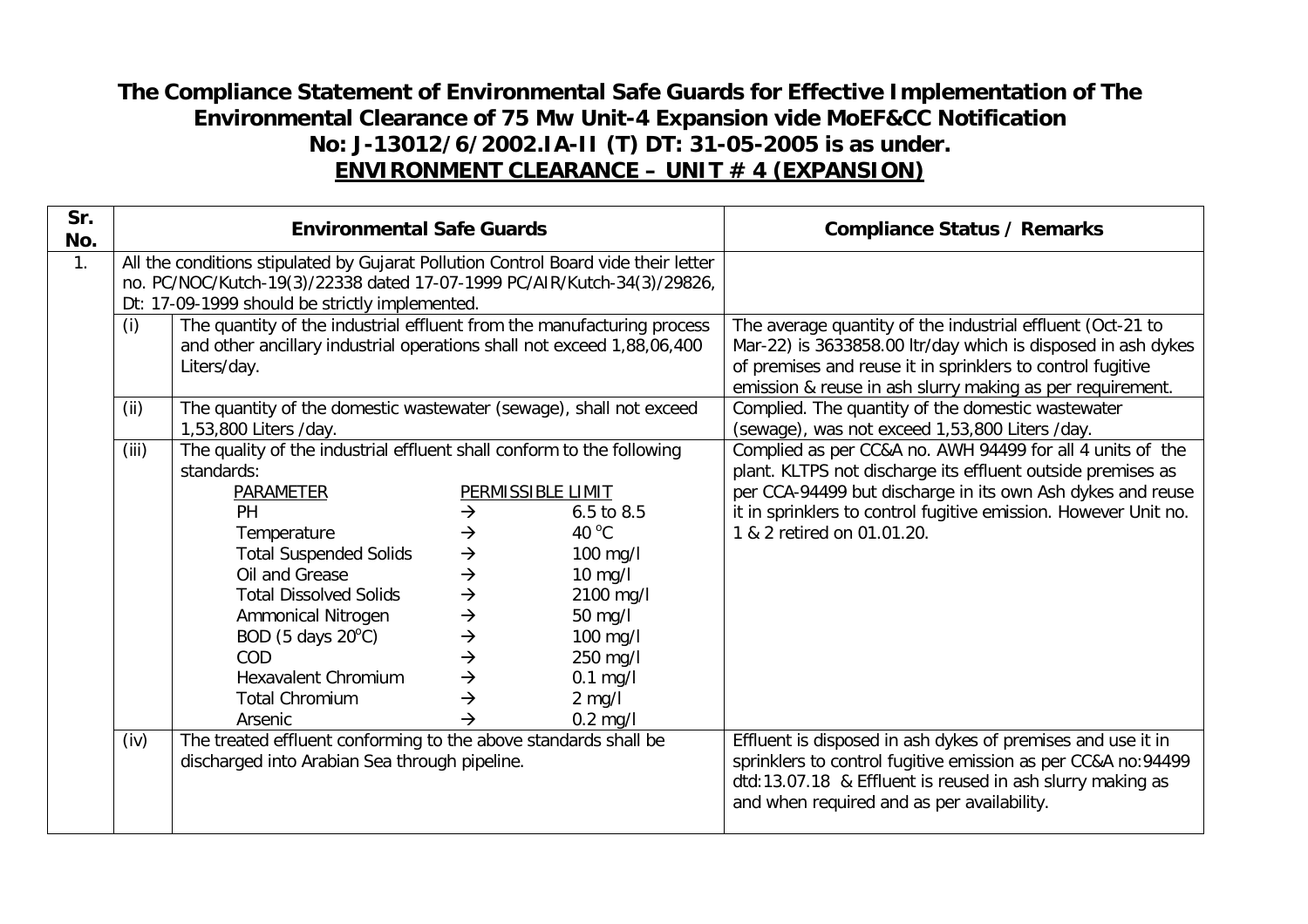|                   | <b>Environmental Safe Guards</b>                                          | <b>Compliance Status / Remarks</b>                              |  |
|-------------------|---------------------------------------------------------------------------|-----------------------------------------------------------------|--|
| (v)               | Industry shall have to comply conditions imposed in NOC for pipeline      | Effluent is disposed in ash dykes of premises as per CC&A       |  |
|                   | for effluent disposal issued vide letter No. PC/NOC/KUTCH -               | no:94499 dtd:13.07.18 & use it in sprinklers to control         |  |
|                   | 19(2)/9380, Dt. 23-03-1999.                                               | fugitive emission.                                              |  |
| (vi)              | Sewage shall be treated separately to conform to the following            | Complied.                                                       |  |
|                   | standard and shall be utilized on land for gardening plantation and       | STP is provided at KLTPS township for sewage treatment          |  |
|                   | irrigation.                                                               | and treated water is used in gardening & plantation in colony   |  |
|                   | <b>BOD</b><br>Less than 20 Mg/I                                           | area.                                                           |  |
|                   | <b>Suspended Solids</b><br>Less than 30 Mg/l                              |                                                                 |  |
|                   | Residual Chlorine<br>Minimum 0.5 ppm                                      |                                                                 |  |
| (vii)             | Lignite shall be utilized as fuel in the boiler at a rate of 92,160       | Unit was under FSD from 05.06.21 to 27.03.22 so Total           |  |
|                   | Mt/Month.                                                                 | lignite consumption from 28.03.22 to 31.03.22 is 4060 MT.       |  |
| (viii)            | Flue gas emission from the stack of 190 mtrs. Height attached to the      | New stack of 190 mtr height is provided for Unit no.4.          |  |
|                   | boiler shall conform to the following standards :                         | Average results of Unit no.4 for Apr-21 to Sep-21 are not       |  |
|                   | <b>PARAMERTERS</b><br>PERMISSIBLE LIMIT                                   | available bcos Unit was under FSD from 05.06.21 to              |  |
|                   | 100 Mg/NM $3$<br><b>Particulate Matter</b>                                | 27.03.22.                                                       |  |
|                   | Oxides of Sulphur<br>100 ppm                                              |                                                                 |  |
|                   | Oxides of Nitrogen<br>50 ppm                                              |                                                                 |  |
| (ix)              | There shall be no process emission through vents/stacks attached to       | There is no process emission at the unit.                       |  |
|                   | air pollution control system provided with various reactors, process,     |                                                                 |  |
|                   | vessels, storage tanks, etc.                                              |                                                                 |  |
| (x)               | Following air pollution control system shall be installed for control of  | Matter is complied.                                             |  |
|                   | flue gas emissions:                                                       | Electrostatic Precipitator is provided as Air pollution control |  |
|                   | Flue Gas Emission :<br>a)                                                 | equipment in all units.                                         |  |
|                   | Electrostatic Precipitator                                                | CFBC technology is provided as Desulphurisation system in       |  |
|                   | Desulphurisation System.                                                  | unit no.4.                                                      |  |
| (x <sub>i</sub> ) | Stack monitoring facilities like porthole, platform/ladder, etc. shall be | Stack monitoring facilities are provided at stack and/ or duct  |  |
|                   | provided with stacks/vents chimney in order to facilitate sampling of     | for monitoring.                                                 |  |
|                   | gases being emitted in to the atmosphere.                                 |                                                                 |  |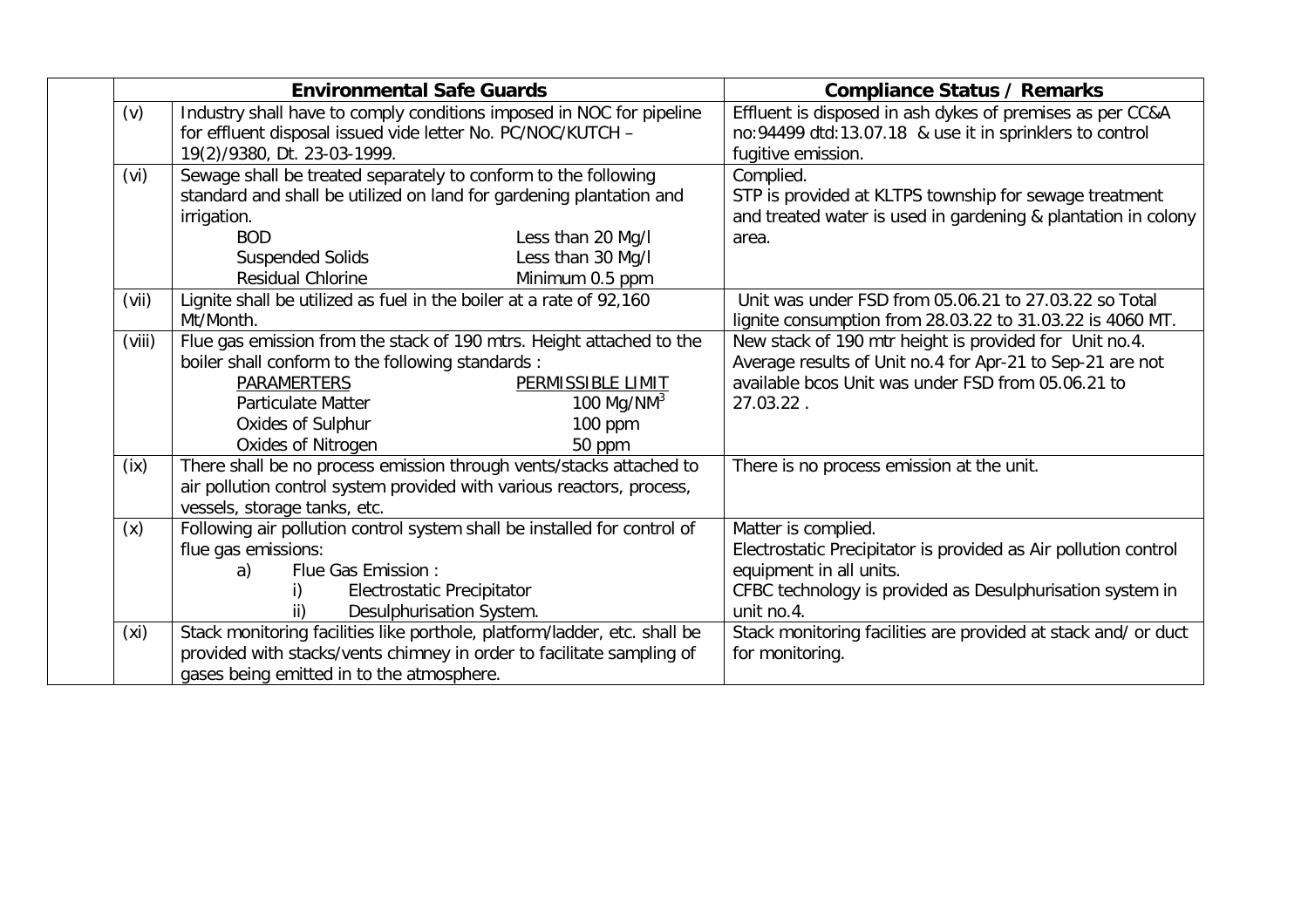| <b>Environmental Safe Guards</b> |                                                                                                                                                 |                                                                       |                              | <b>Compliance Status / Remarks</b>                                                                                |
|----------------------------------|-------------------------------------------------------------------------------------------------------------------------------------------------|-----------------------------------------------------------------------|------------------------------|-------------------------------------------------------------------------------------------------------------------|
| (xii)                            |                                                                                                                                                 | Ambient air quality within the premises of the industry shall conform |                              | Complied. Six months reports summarized sheet is attached                                                         |
|                                  |                                                                                                                                                 | to the following standards:                                           |                              | herewith as Annexure-A.                                                                                           |
|                                  |                                                                                                                                                 | <b>PARAMETERS</b>                                                     | PERMISSIBLE LIMIT            |                                                                                                                   |
|                                  |                                                                                                                                                 | Suspended Particulate Matter                                          | 500 Micorgram/M <sup>3</sup> |                                                                                                                   |
|                                  |                                                                                                                                                 | SO <sub>2</sub>                                                       | 120 Micorgram/M <sup>3</sup> |                                                                                                                   |
|                                  |                                                                                                                                                 | <b>NOX</b>                                                            | 120 Micorgram/M <sup>3</sup> |                                                                                                                   |
| (xiii)                           |                                                                                                                                                 | All measures for the control of environmental pollution shall be      |                              | ESP is provided for control of emission through stack, CFBC                                                       |
|                                  | provided before commencing production.                                                                                                          |                                                                       |                              | technology is provided as Desulphurization system since<br>commissioning in Unit no.4.                            |
| (xiv)                            | Solid waste shall be disposed of by incineration or it shall be disposed<br>of by sanitary land filling method at a site approved by the Board. |                                                                       |                              | Solid waste (Ash) is generated and it is dumped in GMDC<br>abandoned mines.                                       |
| (xv)                             |                                                                                                                                                 | The Applicant shall have to comply following conditions:              |                              |                                                                                                                   |
|                                  | A)                                                                                                                                              | Entire quantity of waste water generated from existing units          |                              | Entire quantity of waste water is disposed in ash dykes of                                                        |
|                                  |                                                                                                                                                 | and proposed expansion project shall be disposed of in the sea        |                              | premises as per CC&A no:94499 dtd:13.07.18 & reuse it in                                                          |
|                                  |                                                                                                                                                 | through closed pipeline at a points suggested by competent            |                              | sprinklers to control fugitive emission & reuse in ash slurry                                                     |
|                                  |                                                                                                                                                 | authority. This disposal system shall be commissioned prior to        |                              | making.                                                                                                           |
|                                  |                                                                                                                                                 | commissioning of proposed forth power generation unit. The            |                              |                                                                                                                   |
|                                  |                                                                                                                                                 | disposal point should be located in such manner that it has           |                              |                                                                                                                   |
|                                  |                                                                                                                                                 | least impact on marine flora and fauna.                               |                              |                                                                                                                   |
|                                  | B)                                                                                                                                              | No subsoil water shall be used; entire quantity of water              |                              | GPCB has issued an amendment in NOC vide letter                                                                   |
|                                  |                                                                                                                                                 | requirement for all power generation units shall be generated         |                              | no:PC/CCA/ Kutch-79/2343 dt: 31.01.2005 to use subsoil                                                            |
|                                  |                                                                                                                                                 | through reverse osmosis or any other such system. Project is          |                              | water for all four units provided that quantity should not be                                                     |
|                                  |                                                                                                                                                 | not permitted to use any sub - soil water since it would further      |                              | more than 1600cmt/hr & EC amendment vide letter no: J-                                                            |
|                                  |                                                                                                                                                 | enhance the salinity in the area.                                     |                              | 13012/6/2000-IA.II(T) dt:20.01.2009 to use subsoil/brakish<br>water. GSECL take suitable necessary actions as per |
|                                  |                                                                                                                                                 |                                                                       |                              | directives of MoEF &CC.                                                                                           |
|                                  | C)                                                                                                                                              | Comprehensive program for alternate use of Fly Ash shall be           |                              | 100% use of fly ash by backfilling of abandoned Lignite                                                           |
|                                  |                                                                                                                                                 | prepared and implemented in phased manner.                            |                              | mines of GMDC. However M/s Sanghi cement lifted-67028.4                                                           |
|                                  |                                                                                                                                                 |                                                                       |                              | MT pond ash from ash dyke from Oct-21 to Mar-22.                                                                  |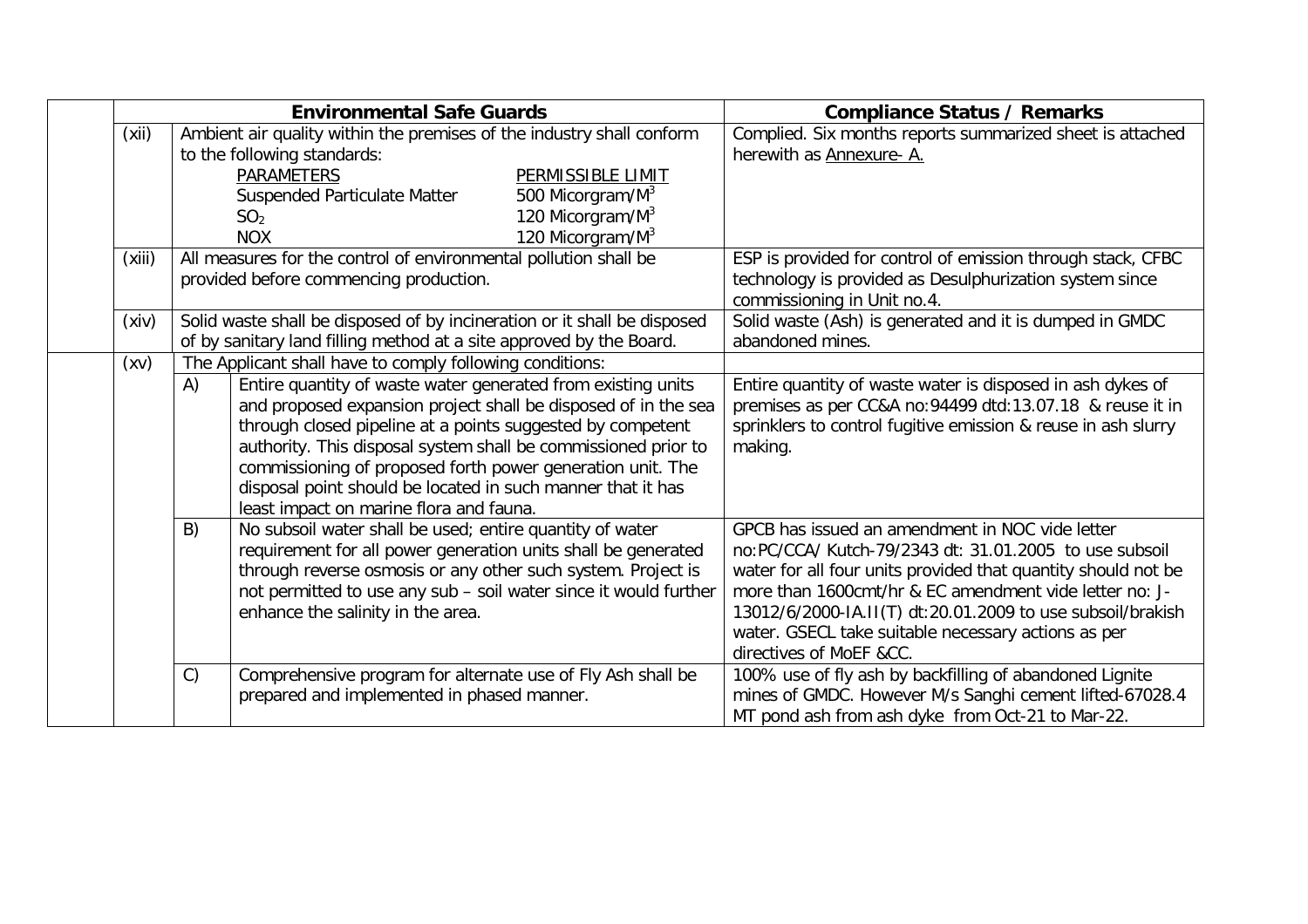|           | <b>Environmental Safe Guards</b>                                                                                                                                                                                                                                                                                                                              | <b>Compliance Status / Remarks</b>                                                                                                                                                                                                                                                                                                                                                                                                                                |  |  |
|-----------|---------------------------------------------------------------------------------------------------------------------------------------------------------------------------------------------------------------------------------------------------------------------------------------------------------------------------------------------------------------|-------------------------------------------------------------------------------------------------------------------------------------------------------------------------------------------------------------------------------------------------------------------------------------------------------------------------------------------------------------------------------------------------------------------------------------------------------------------|--|--|
| D)        | Remedial measures to control sulfur dioxide in existing three<br>power generation units shall be identified and implemented<br>with time bound program in such a way that it shall be<br>completed prior to commissioning of proposed power<br>generating unit as SO <sub>2</sub> level in the emission from existing units<br>is not within permitted norms. | Construction of new combined chimney for unit I &II is<br>completed at a cost of Rs. 10.2 crores and commissioned.<br>Unit#1&2- 230 mtr stack ht.<br>Unit#3 -190 mtr stack ht.<br>However Unit no. 1 & 2 retired on 01.01.20.                                                                                                                                                                                                                                     |  |  |
| E)        | Approval from Gujarat Mineral Development Corporation and<br>all other competent authority shall be obtained for disposal of<br>Ash in mines abandoned.                                                                                                                                                                                                       | Complied.<br>GMDC has given the assurance for the same vide their letter<br>No: GMDC/LG/6038/2002-03, Dt: 19/06/2002.                                                                                                                                                                                                                                                                                                                                             |  |  |
| F)        | Comprehensive EIA shall be prepared study shall also include<br>the impact on wild life and marine flora and fauna.                                                                                                                                                                                                                                           | Matter was complied. EIA was prepared by Desin Pvt. Ltd,<br>Delhi.                                                                                                                                                                                                                                                                                                                                                                                                |  |  |
| G)        | Socio-economic development plan shall prepared in close<br>coordination with District Authority and shall be implemented<br>in phased manner. Since G. E. B. has not undertaken such<br>development work in the past, it is recommended that annual<br>allocation should be earmarked for socio-economic activities in<br>the surrounding area.               | For the year 2021-22, KLTPS initiate various socio economic<br>activities i.e. providing water supply facility in awada in<br>Sonalnagar, distribution of sanitary napkins to girls of<br>surrounding villages schools, , Providing Medical facilities to<br>Narayan Sarovar old age home & Health care program for<br>Thalassemia patients at Khanot, etc with the estimated<br>amount for expenditure for above CSR activities for 2021-22<br>are Rs.80,834.97. |  |  |
| H)        | Employment to the local population shall be provided as per<br>the prevailing policy of the Government of Gujarat.                                                                                                                                                                                                                                            | Complied as per the prevailing guidelines of GoG.                                                                                                                                                                                                                                                                                                                                                                                                                 |  |  |
| $\vert$ ) | On site and off site disaster management plan shall be<br>prepared and security and safety regulations as specified by<br>the Dist. Magistrate shall have to be observed and implement                                                                                                                                                                        | On-Site emergency Plan and Disaster Management Plan is<br>prepared.                                                                                                                                                                                                                                                                                                                                                                                               |  |  |
| J)        | Entire industrial effluent should be discharged through pipeline<br>in Estuarine Zone.                                                                                                                                                                                                                                                                        | Entire quantity of waste water is disposed in ash dykes of<br>premises as per CC&A no:94499 dtd:13.07.18 & reuse it in<br>sprinklers to control fugitive emission & reuse in ash slurry<br>making.                                                                                                                                                                                                                                                                |  |  |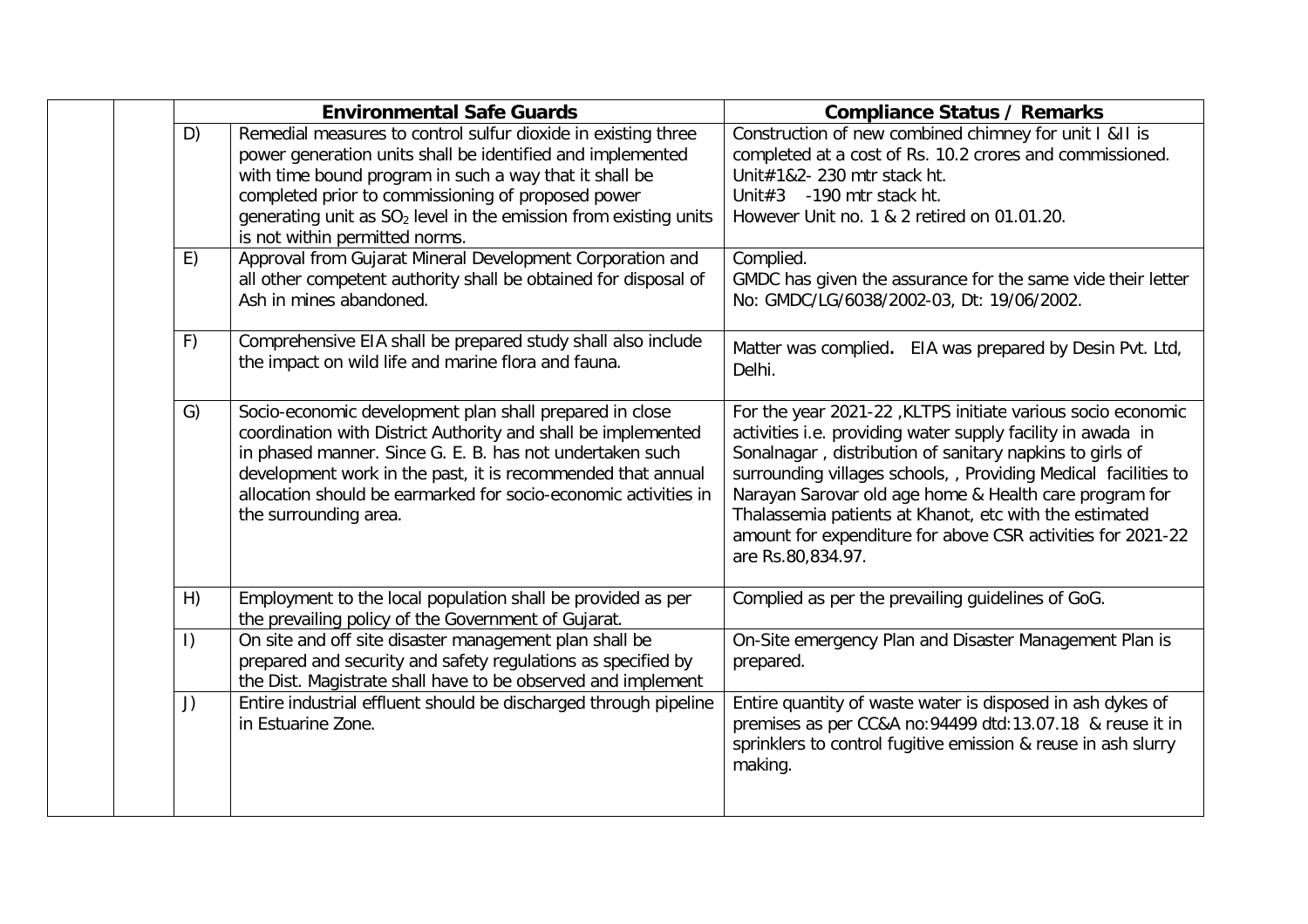|    |                                                                                                                                               |    | <b>Environmental Safe Guards</b>                                                                                                                                                                                                                                                                                                                                                                                                                         | <b>Compliance Status / Remarks</b>                                                                                                                                                                                                                                                                                                                                                   |
|----|-----------------------------------------------------------------------------------------------------------------------------------------------|----|----------------------------------------------------------------------------------------------------------------------------------------------------------------------------------------------------------------------------------------------------------------------------------------------------------------------------------------------------------------------------------------------------------------------------------------------------------|--------------------------------------------------------------------------------------------------------------------------------------------------------------------------------------------------------------------------------------------------------------------------------------------------------------------------------------------------------------------------------------|
|    |                                                                                                                                               | K) | No tapping of sub soil water permitted Entire demand of waste<br>should meet with R O. Plant.                                                                                                                                                                                                                                                                                                                                                            | GPCB has issued an amendment in NOC vide letter no:<br>PC/CCA/ Kutch-79/2343 dt: 31.01.2005 to use subsoil water<br>for all four units provided that quantity should not be more<br>than 1600cmt/hr & EC amendment vide letter no: J-<br>13012/6/2000-IA.II(T) dt:20.01.2009 to use subsoil/ brakish<br>water.                                                                       |
|    |                                                                                                                                               | L) | Fly Ash/slag should be properly disposed off in waste mines of<br>GMDC/ or alternate concrete proposal for by product like<br>bricks etc. should be undertaken.                                                                                                                                                                                                                                                                                          | Complied. KLTPS acquired Mined out area of GMDC and ash<br>is properly disposed off in it.                                                                                                                                                                                                                                                                                           |
|    |                                                                                                                                               | M) | SO <sub>2</sub> emission in proposed project should be maintained by<br>Desulpherisation method. In existing boilers modification<br>should be made to bring down the $SO2$ emission level.                                                                                                                                                                                                                                                              | CFBC Boiler is provided in Unit#4 for $SO2$ emission control<br>since commissioning. For better dispersion of flue gas<br>construction of new combined chimney of 230 mtr for unit 1<br>& 2 is completed at a cost of Rs. 10.2 crores and Unit 3<br>having stack 190 mtr. Unit no. 1 & 2 retired on 01.01.20.                                                                        |
|    | (xvi)                                                                                                                                         |    | Adequate plantation shall be carried out all along the periphery of the<br>industrial premises in such a way that the density of plantation is<br>atleast 1000 trees per acre of land and a green belt of 15 meters<br>width is developed.                                                                                                                                                                                                               | About 13000 trees were planted at KLTPS plant by Work<br>order which was granted for this work to Forest department<br>Bhuj in year 2009 And KLTPS already paid Rs.51,26,975.00<br>for this work. 3850 trees were planted from 2018 to 2022.                                                                                                                                         |
|    | (xvii)                                                                                                                                        |    | The applicant shall have to submit the returns in prescribed form<br>regarding water consumption and shall have to make payment of<br>water cess to the Board under the Water Cess Act -1977.                                                                                                                                                                                                                                                            | Matter is complied regularly.                                                                                                                                                                                                                                                                                                                                                        |
|    | (xviii)                                                                                                                                       |    | In case of change of ownership/management, the name and address<br>of the new owners/partners/directors/proprietors should immediately<br>be intimated to the Board.                                                                                                                                                                                                                                                                                     | Matter will be complied accordingly.                                                                                                                                                                                                                                                                                                                                                 |
|    | (ixx)                                                                                                                                         |    | The applicant shall however, not without the prior consent of the<br>Board bring into use any new or altered outlet for the discharge of<br>effluent or gaseous emission or sewage waste from the proposed<br>industrial plant. The applicant is required to make applications to this<br>Board for this purpose in the prescribed forms under the provisions of<br>the Water Act 1974, the Air Act 1981 and the Environment<br>(Protection) Act - 1986. | KLTPS already having GPCB Consolidated consent &<br>Authorization vide no: 94499 dt: 13.07.18.<br>There is no discharge of effluent outside the plant premises.<br>Entire quantity of waste water is disposed in ash dykes of<br>premises & reuse it in sprinklers to control fugitive emission<br>& reuse in ash slurry making.<br>There is no new gaseous emission point at plant. |
| 2. | For the portion of the pipeline passing through CRZ, a separate clearance<br>under the provision of CRZ Notification, 1991 shall be obtained. |    |                                                                                                                                                                                                                                                                                                                                                                                                                                                          | Complied<br>Clearance letter is received from MoEF & CC, GOI, New Delhi<br>vide Notification No: J-16011/17/2002-IA.III                                                                                                                                                                                                                                                              |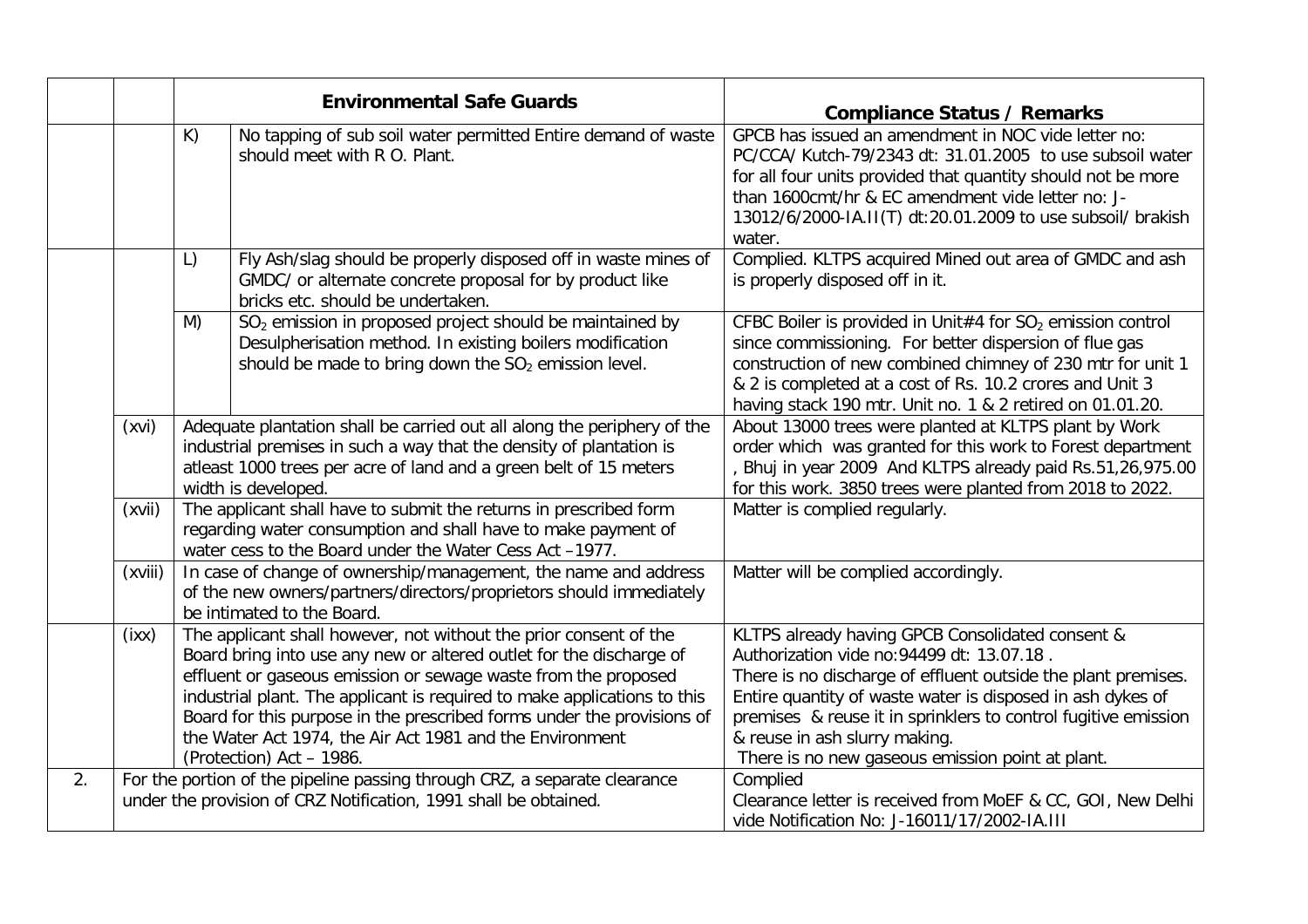| Sr.<br>No.     | <b>Environmental Safe Guards</b>                                                                                                                                                                                                                                                                                                 | <b>Compliance Status / Remarks</b>                                                                                                                                                                                                                                                                                                                                                                                                                                           |  |  |
|----------------|----------------------------------------------------------------------------------------------------------------------------------------------------------------------------------------------------------------------------------------------------------------------------------------------------------------------------------|------------------------------------------------------------------------------------------------------------------------------------------------------------------------------------------------------------------------------------------------------------------------------------------------------------------------------------------------------------------------------------------------------------------------------------------------------------------------------|--|--|
| 3.             | Utilization of land for the project should be restricted to 43 ha which is already<br>in possession of the project authorities. No additional will be acquired for the<br>project.                                                                                                                                               | Complied. The project was constructed on existing plant<br>premises land, no addition land is acquired.                                                                                                                                                                                                                                                                                                                                                                      |  |  |
| 4.             | CFBC boilers should have sulphur-trapping efficiency of not less than 95%.                                                                                                                                                                                                                                                       | CFBC boiler has sulphur-trapping capacity of about 98%.                                                                                                                                                                                                                                                                                                                                                                                                                      |  |  |
| 5.             | A single flue stack of 190 m height with an exit velocity of 18m/sec should be<br>provided with continuous on-line monitoring equipments. The data collected<br>should be analysed and submitted to Ministry of Environment & Forests<br>regularly.                                                                              | $\triangleright$ Unit#4 190 mtr stack height was commissioned on<br>15.12.18.<br>Continuous On-line monitoring equipments are provided.<br>➤<br>Stack emission monitoring report is regularly submitted<br>to MoEF&CC.                                                                                                                                                                                                                                                       |  |  |
| 6.             | Construction of 230 m high stacks for units 1 & 2 should be completed prior<br>to the commissioning of the $4th$ Unit.                                                                                                                                                                                                           | Construction of Flues of Unit 1 & 2 with height of 230 mtr<br>completed in the year of 2006. However Unit no. 1 & 2<br>retired on 01.01.20.                                                                                                                                                                                                                                                                                                                                  |  |  |
| 7 <sub>1</sub> | Close circuit cooling system with cooling towers should be provided.                                                                                                                                                                                                                                                             | Close circuit cooling system is provided.                                                                                                                                                                                                                                                                                                                                                                                                                                    |  |  |
| 8.             | Water requirement for the entire station (existing $+$ expansion) should be met<br>from the sea. Water drawn from the Kori Creek should be treated and reused.<br>Treated effluents from the discharged into the Kori creek at a location<br>identified by the National Institute of Oceanography, based on modeling<br>studies. | GPCB has issued an amendment in NOC vide letter no:<br>PC/CCA/ Kutch-79/2343 dt: 31.01.2005 to use subsoil water<br>for all four units provided that quantity should not be more<br>than 1600cmt/hr & EC amendment vide letter no: J-<br>13012/6/2000-IA.II(T) dt:20.01.2009 to use subsoil/ brakish<br>water. Entire quantity of waste water is disposed in ash<br>dykes of premises & reuse it in sprinklers to control fugitive<br>emission & reuse in ash slurry making. |  |  |
| 9.             | Lignite having calorific value of at least 2200 Kcal/Kg, ash content of not more<br>than 40% and sulphur content not exceeding 3.5% should only be used.                                                                                                                                                                         | lignite having Calorific value around 2379 kCal/kg, Ash<br>content around 27.96% & sulphur around 3.28 % used<br>during Oct-21 to Mar-22.                                                                                                                                                                                                                                                                                                                                    |  |  |
| 10.            | For controlling fugitive dust during transportation of lignite from Gujarat<br>Mineral Development Corporation (GMDC's) mines, dust extraction and<br>suppression system and wet systems should be used.                                                                                                                         | Complied. KLTPS regularly sprinkle water in lignite handling<br>area and plant area twice a day by mobile sprinkler. Dry fog<br>system and dust extraction systems are also provided on<br>lignite handling belts. Wind breaking wall is constructed. 10<br>nos of nozzle water sprinklers provided at KLTPS lignite stock<br>yard to control fugitive dusting.                                                                                                              |  |  |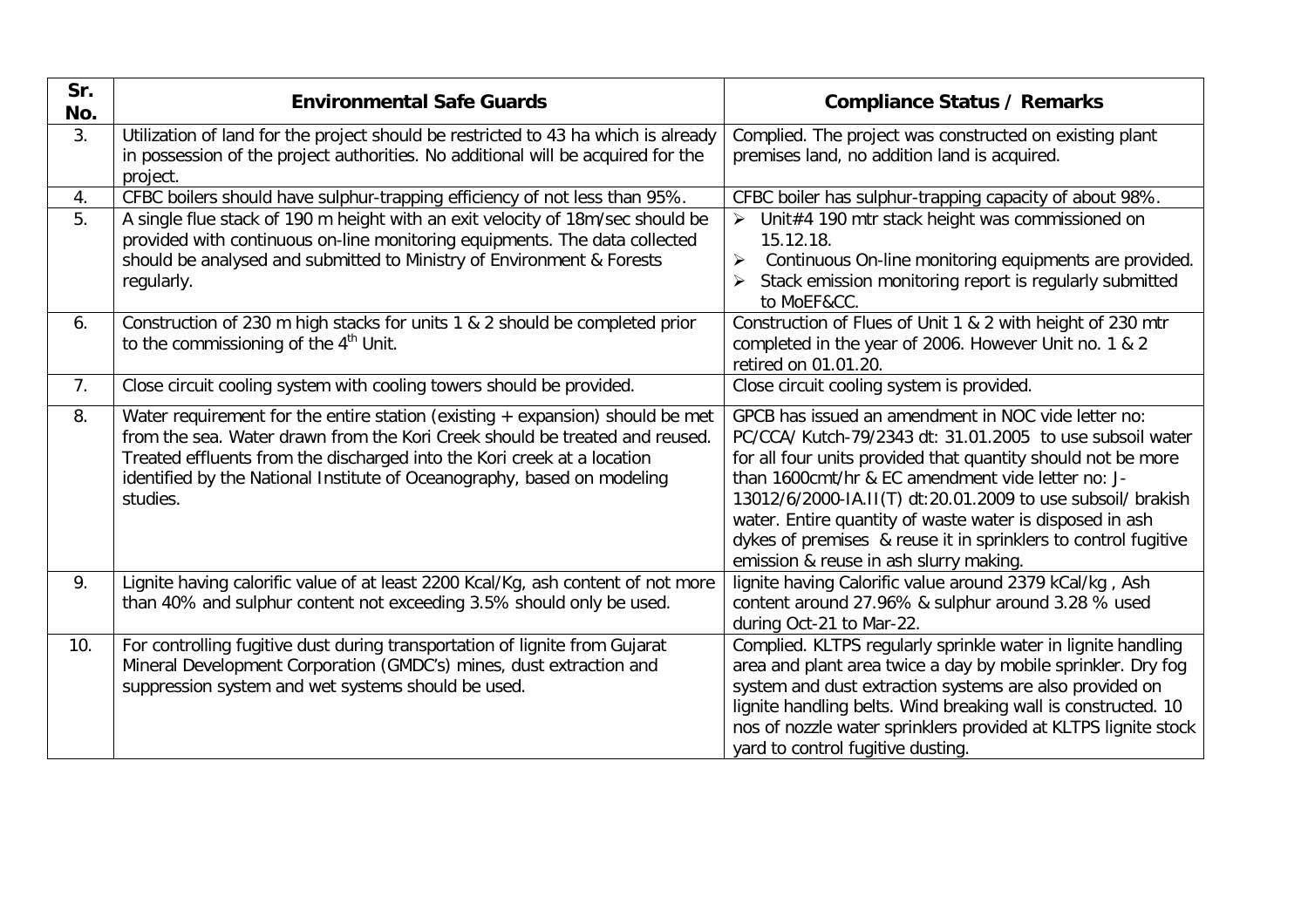| Sr.<br>No. | <b>Environmental Safe Guards</b>                                                                                                                                                                                                                                                                                                                                             | <b>Compliance Status / Remarks</b>                                                                                                                                                                                                                                                               |  |  |
|------------|------------------------------------------------------------------------------------------------------------------------------------------------------------------------------------------------------------------------------------------------------------------------------------------------------------------------------------------------------------------------------|--------------------------------------------------------------------------------------------------------------------------------------------------------------------------------------------------------------------------------------------------------------------------------------------------|--|--|
| 11.        | Ash generated (612 TPD approx.) should be used in a phased manner as per<br>provisions of the notification on Fly ash Utilization issued by the Ministry in<br>September, 1997. By the end of $9th$ year full utilization of fly ash should be<br>ensured.                                                                                                                   | 100% use of fly ash by backfilling of abandoned Lignite<br>mines of GMDC. However M/s Sanghi cement lifted-67028.4<br>MT pond ash from ash dyke from Oct-21 to Mar-22.                                                                                                                           |  |  |
| 12.        | High efficiency Electrostatic Precipitator (ESP) with 99.9% efficiency should be<br>installed to limit SPM emission within 100 mg/Nm3.                                                                                                                                                                                                                                       | Complied. High efficiency Electrostatic Precipitator (ESP) with<br>99.99% efficiency was installed since commissioning.                                                                                                                                                                          |  |  |
| 13.        | An area not exceeding 23 ha should be used for ash disposal. The mined out<br>areas of GMDC should be used for ash disposal.                                                                                                                                                                                                                                                 | Complied. New ash dyke D is developed in GMDC mined out<br>area.                                                                                                                                                                                                                                 |  |  |
| 14.        | Noise level should be limited to 75 dBA. Regular maintenance of equipments<br>should be undertaken. People working in high noise areas should be provided<br>with ear plugs and other protection devices.                                                                                                                                                                    | Complied. PPE like ear muff and ear plugs are provided to<br>all employees and 9 noise proof cabins are provided in high<br>noise area for employees.                                                                                                                                            |  |  |
| 15.        | Recommendations contained in the risk analysis report should be fully<br>implemented. A programme of mock drills should be prepared and conducted<br>regularly to train the employees to handle effectively any eventuality, which<br>may arise. Safety alarm devices should be installed at strategic points<br>including main gate, assembly points, first aid center etc. | Complied. Regular mock drill taken for awareness of<br>employees. Safety alarm device already installed.                                                                                                                                                                                         |  |  |
| 16.        | A greenbelt of adequate width (20-25 m) and density (1500-2000 trees/ha.)<br>should be developed around the proposed unit. Plantation should also be<br>undertaken along the conveyor belt.                                                                                                                                                                                  | About 13000 trees were planted at KLTPS plant as per work<br>order in the year 2009 & and 3800 trees were planted from<br>2018 to 2020.                                                                                                                                                          |  |  |
| 17.        | The predicted GLC values near the nearest boundary of Narayan Sarovar<br>Sanctuary based on the post monsoon meteorological data and taking into<br>consideration all the four stacks should be recomputed in consultation with<br>the India Meteorological Department and results communicated to this<br>Ministry at the earliest but within 6 months at the latest.       | Complied in past.                                                                                                                                                                                                                                                                                |  |  |
| 18.        | Regular monitoring of the air quality should be carried out in and around the<br>power plant and records maintained. The monitoring station should be<br>suitably selected taking into account, the wind direction and sensitive<br>receptors.<br>Periodic (six monthly) report should be submitted to this Ministry.                                                        | Regular monitoring of AAQ in and around the power plant is<br>done through the GPCB approved agency and records<br>maintained.<br>Monitoring reports are regularly submitted to GPCB, CPCB &<br>CEA. Six monthly reports for the period Oct-21 to Mar-22 are<br>attached herewith as Annexure A. |  |  |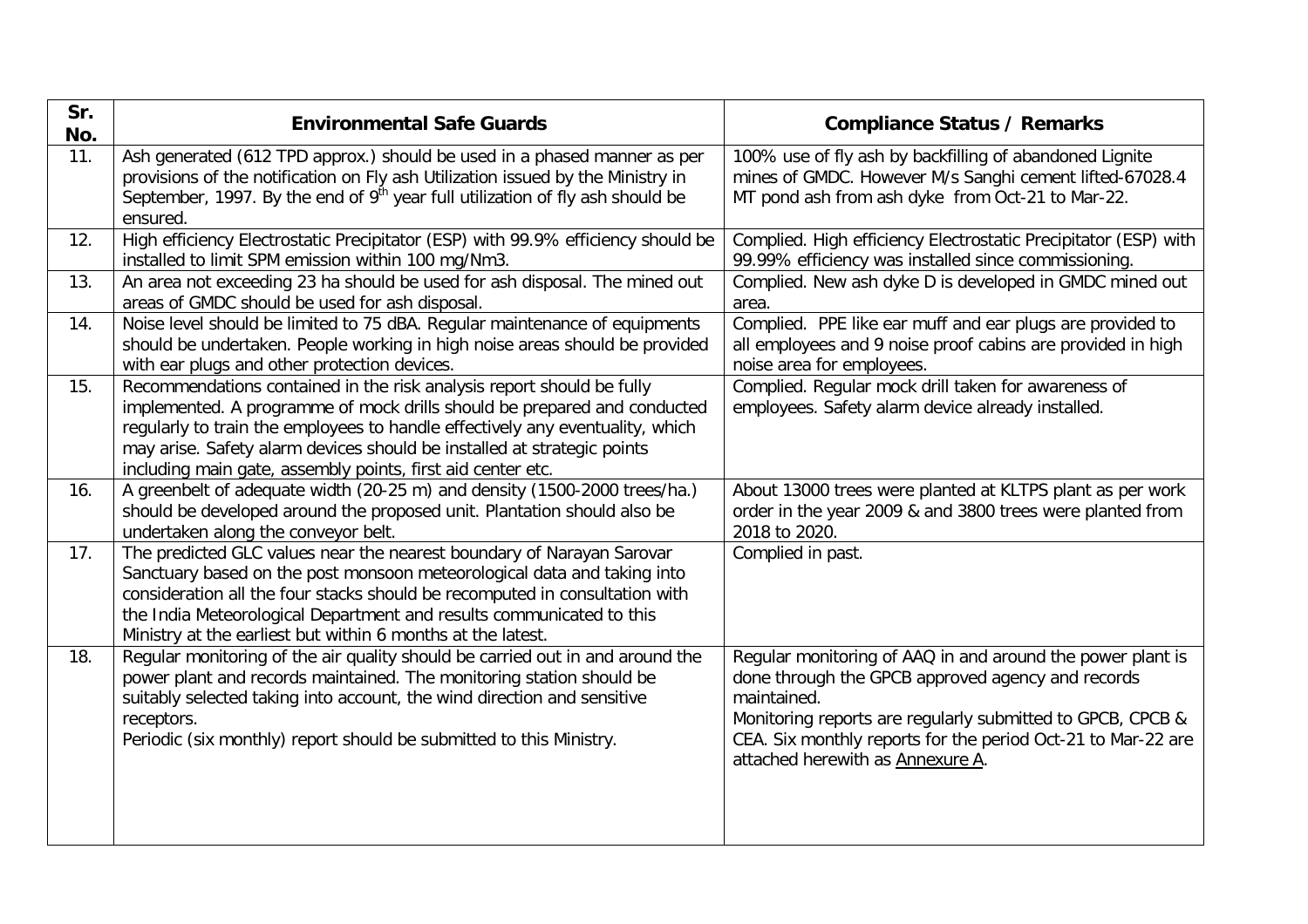| Sr.<br>No. | <b>Environmental Safe Guards</b>                                                                                                                                                                                                                                                                                                                                                                                                                                                                                     | <b>Compliance Status / Remarks</b>                                                                                                                                                                                                                                                                                                                              |  |  |
|------------|----------------------------------------------------------------------------------------------------------------------------------------------------------------------------------------------------------------------------------------------------------------------------------------------------------------------------------------------------------------------------------------------------------------------------------------------------------------------------------------------------------------------|-----------------------------------------------------------------------------------------------------------------------------------------------------------------------------------------------------------------------------------------------------------------------------------------------------------------------------------------------------------------|--|--|
| 19.        | For controlling fugitive dust, regular sprinkling of water in vulnerable areas of<br>the plant should be ensured.                                                                                                                                                                                                                                                                                                                                                                                                    | Complied. KLTPS regularly sprinkle water in lignite handling<br>area and plant area twice a day by mobile sprinkler. Dry fog<br>system and dust extraction systems are also provided on<br>lignite handling belts. Wind breaking wall is constructed. 10<br>nos of nozzle water sprinklers provided at KLTPS lignite stock<br>yard to control fugitive dusting. |  |  |
| 20.        | A separate environment monitoring cell with suitable qualified staff should be<br>set up for implementation of the stipulated environmental safeguards.                                                                                                                                                                                                                                                                                                                                                              | Environment cell set up is there and one of the members is<br>qualified Environment engineer.                                                                                                                                                                                                                                                                   |  |  |
| 21.        | A half yearly report on the status of implementation of the stipulated<br>conditions and environmental safeguards should be submitted to this<br>Ministry/Regional Office/CPCB/SPCB.                                                                                                                                                                                                                                                                                                                                 | Half yearly compliance report is regularly submitted.                                                                                                                                                                                                                                                                                                           |  |  |
| 22.        | Regional Office of the Ministry of Environment & Forests located at Bhopal will<br>monitor the implementation of the stipulated conditions. Complete set of<br>Environmental Impact assessment Report and Management Plan should be<br>forwarded to the Regional Office for their use during monitoring.                                                                                                                                                                                                             | Complied.<br>CE (P&P), CO has submitted the same to MoEF&CC, Bhopal<br>vide CO letter No: PP / PMI / PI.3 / KL. IV / MoEF / 1689, Dt:<br>10/08/2005.                                                                                                                                                                                                            |  |  |
| 23.        | Separate funds should be allocated for implementation of environmental<br>protection measures along with item-wise break-up. These cost should be<br>included as part of the project cost. The funds earmarked for the environment<br>protection measures should not be diverted for other purposes and year-wise<br>expenditure should be reported to Ministry.                                                                                                                                                     | Complied.<br>Expenditure incurred for environment management of KLTPS<br>for the year 2021-22 are Rs.8,79,33,116.61. However the<br>item wise breakup of expenditure attached here as<br>Annexure-B.                                                                                                                                                            |  |  |
| 24.        | Full cooperation should be extended to the Scientists/Officers from the<br>Ministry/ Regional Office of the Ministry at Bhopal/the CPCB/the SPCB who<br>would be monitoring the compliance of environmental status.                                                                                                                                                                                                                                                                                                  | Matter will be fully complied.                                                                                                                                                                                                                                                                                                                                  |  |  |
| 25.        | The project proponent should advertise at least in two local newspapers<br>widely circulated in the region around the project, one of which should be in<br>the vernacular language of the locality concerned, informing that the project<br>has been accorded environmental clearance and copies of clearance letters<br>are available with the available the State Pollution Control Board/Committee<br>and may also be seen at Website of the Ministry of Environment and Forests<br>at http://www.envfor.nic.in. | Matter is complied by HO, GSECL, CE (P&P).<br>Advertisement was published in English language in leading<br>New papers "The Times of India", Ahmedabad Edition, Dt:<br>21/06/2005 and in Gujarati in local News paper "Kutch<br>Mitra", Bhuj Edition, Dt: 21/06/2005.                                                                                           |  |  |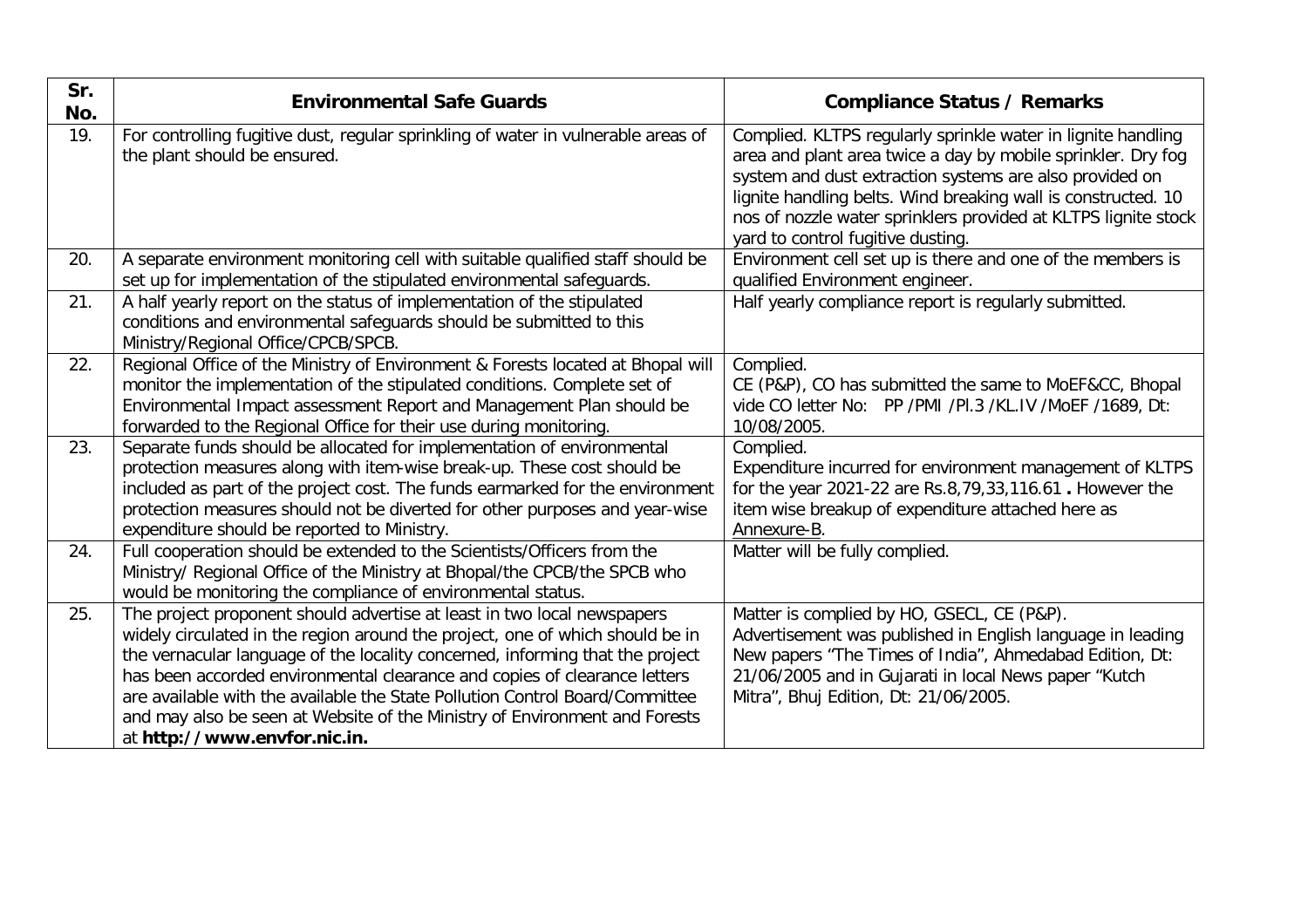## **ANNEXURE-A GSECL-KLTPS**

| Ambient air quality monitoring results by Schedule-II Auditor |                         |                                                                         |                                    |                                 |                                      |                                  |                                  |                                |                                |
|---------------------------------------------------------------|-------------------------|-------------------------------------------------------------------------|------------------------------------|---------------------------------|--------------------------------------|----------------------------------|----------------------------------|--------------------------------|--------------------------------|
| <b>Month</b>                                                  | <b>Location</b>         | <b>Ambient</b><br><b>Temperature</b><br><b>Max/Min</b><br>$(^{\circ}C)$ | <b>RH</b><br><b>Max/Min</b><br>(%) | <b>Wind</b><br><b>Direction</b> | <b>Wind</b><br><b>Speed</b><br>km/Hr | <b>PM10</b><br>$(mg/m^3)$<br>100 | <b>PM2.5</b><br>$(mg/m^3)$<br>60 | <b>NOx</b><br>$(mg/m^3)$<br>80 | <b>SO2</b><br>$(mg/m^3)$<br>80 |
| Oct'21                                                        | Nr Security Main gate   | 28.6                                                                    | 51.2                               | NE-SW                           | 11.8                                 | 48.2                             | 17.6                             | 12                             | 13.7                           |
|                                                               | Nr Unit#4 cooling tower | 28.6                                                                    | 51.2                               | NE-SW                           | 11.8                                 | 60                               | 22.8                             | 19.5                           | 21.1                           |
|                                                               | Nr FO/LDO station       | 28.6                                                                    | 51.2                               | NE-SW                           | 11.8                                 | 62.8                             | 23.6                             | 20.1                           | 22.7                           |
|                                                               | Nr reservoir of plant   | 28.6                                                                    | 51.2                               | NE-SW                           | 11.8                                 | 61.7                             | 21                               | 17.2                           | 18.5                           |
|                                                               | Vermanagar colony       | 28.6                                                                    | 51.2                               | NE-SW                           | 11.8                                 | 56.9                             | 22.8                             | 16.7                           | 13.4                           |
| Nov'21                                                        | Nr Security Main gate   | 25.8                                                                    | 47.2                               | $E-W$                           | 15.2                                 | 42.6                             | 15.3                             | 11.1                           | 12.8                           |
|                                                               | Nr Unit#4 cooling tower | 25.8                                                                    | 47.2                               | $E-W$                           | 15.2                                 | 65.8                             | 24.9                             | 19.7                           | 20.4                           |
|                                                               | Nr FO/LDO station       | 25.8                                                                    | 47.2                               | $E-W$                           | 15.2                                 | 63.5                             | 22.7                             | 18.4                           | 21.3                           |
|                                                               | Nr reservoir of plant   | 25.8                                                                    | 47.2                               | $E-W$                           | 15.2                                 | 62.4                             | 20.9                             | 17                             | 19.1                           |
|                                                               | Vermanagr colony        | 25.8                                                                    | 47.2                               | $E-W$                           | 15.2                                 | 52.8                             | 20.6                             | 14.1                           | 15.7                           |
| Dec'21                                                        | Nr Security Main gate   | 23.7                                                                    | 51.3                               | <b>SE-NW</b>                    | 9.5                                  | 45.9                             | 17                               | 13.6                           | 14.1                           |
|                                                               | Nr Unit#4 cooling tower | 23.7                                                                    | 51.3                               | SE-NW                           | 9.5                                  | 62.1                             | 21.7                             | 17                             | 18.6                           |
|                                                               | Nr FO/LDO station       | 23.7                                                                    | 51.3                               | <b>SE-NW</b>                    | 9.5                                  | 60                               | 20.5                             | 16.3                           | 17.5                           |
|                                                               | Nr reservoir of plant   | 23.7                                                                    | 51.3                               | <b>SE-NW</b>                    | 9.5                                  | 63.4                             | 22.9                             | 18.6                           | 21.8                           |
|                                                               | Vermanagar colony       | 23.7                                                                    | 51.3                               | <b>SE-NW</b>                    | 9.5                                  | 50.6                             | 19.8                             | 12.1                           | 14.3                           |
| Jan <sup>22</sup>                                             | Nr Security Main gate   | 21.2                                                                    | 46.1                               | $W-E$                           | 14.3                                 | 48.9                             | 19.1                             | 15.3                           | 14.8                           |
|                                                               | Nr Unit#4 cooling tower | 21.2                                                                    | 46.1                               | $W-E$                           | 14.3                                 | 66.8                             | 27.3                             | 18.4                           | 19.7                           |
|                                                               | Nr FO/LDO station       | 21.2                                                                    | 46.1                               | $W-E$                           | 14.3                                 | 52.1                             | 21.9                             | 15.4                           | 18.2                           |
|                                                               | Nr reservoir of plant   | 21.2                                                                    | 46.1                               | $W-E$                           | 14.3                                 | 61.2                             | 23.8                             | 17                             | 20.9                           |
|                                                               | Vermanagr colony        | 21.2                                                                    | 46.1                               | $W-E$                           | 14.3                                 | 56.8                             | 23.4                             | 15.3                           | 16.1                           |
| Feb'22                                                        | Nr Security Main gate   | 23.4                                                                    | 56.8                               | SW-NE                           | 12.1                                 | 45.1                             | 18                               | 13.4                           | 12.9                           |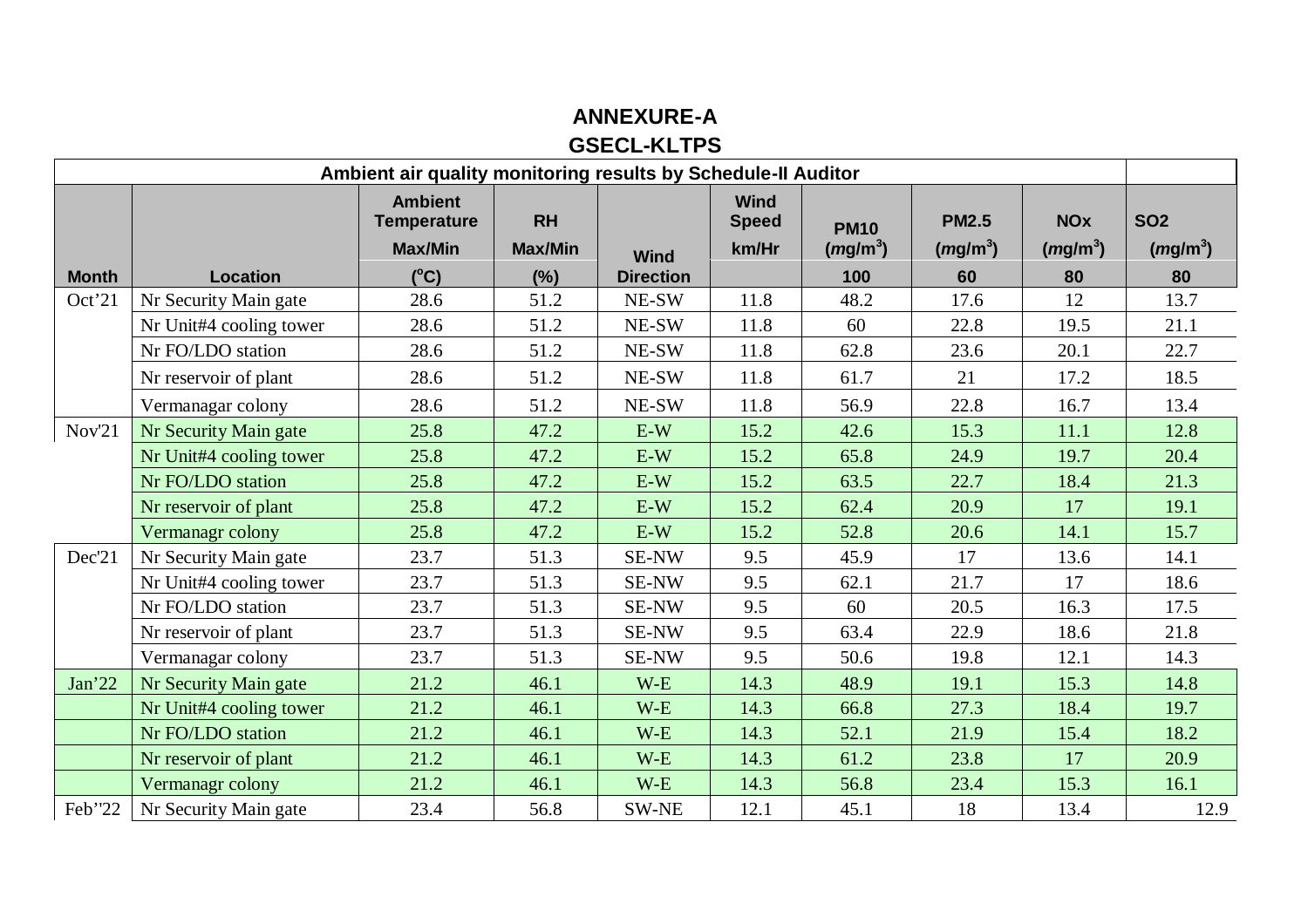|        | Nr Unit#4 cooling tower | 23.4 | 56.8 | SW-NE          | 12.1 | 65.1 | 24.6 | 16   | 18.3 |
|--------|-------------------------|------|------|----------------|------|------|------|------|------|
|        | Nr FO/LDO station       | 23.4 | 56.8 | SW-NE          | 12.1 | 54.7 | 22.6 | 15.9 | 17   |
|        | Nr reservoir of plant   | 23.4 | 56.8 | SW-NE          | 12.1 | 63.4 | 21   | 14.2 | 21.3 |
|        | Vermanagar colony       | 23.4 | 56.8 | SW-NE          | 12.1 | 54.1 | 21.7 | 14.6 | 15   |
| Mar'22 | Nr Security Main gate   | 25.6 | 51.7 | <b>ENE-WSW</b> | 8.9  | 42.8 | 20.6 | 15.4 | 13.9 |
|        | Nr Unit#4 cooling tower | 25.6 | 51.7 | <b>ENE-WSW</b> | 8.9  | 61.7 | 22.9 | 18.2 | 20.3 |
|        | Nr FO/LDO station       | 25.6 | 51.7 | <b>ENE-WSW</b> | 8.9  | 56.7 | 19.8 | 13.1 | 15.3 |
|        | Nr reservoir of plant   | 25.6 | 51.7 | <b>ENE-WSW</b> | 8.9  | 65.7 | 26.2 | 20.4 | 22.3 |
|        | Vermanagar colony       | 25.6 | 51.7 | <b>ENE-WSW</b> | 8.9  | 58.9 | 22.7 | 15.4 | 16.3 |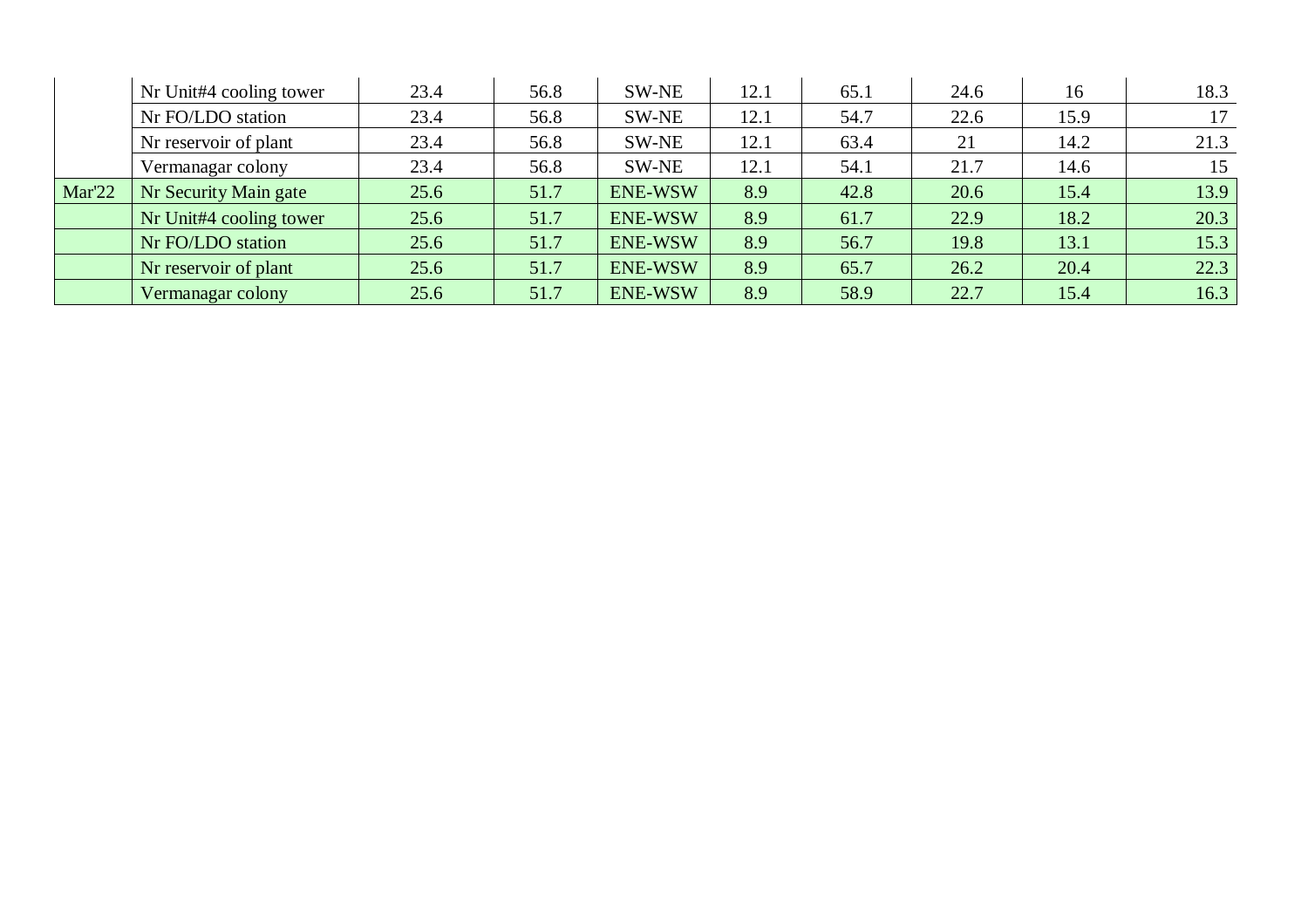| Ann-B          |                                                                           |                      |                 |  |  |  |
|----------------|---------------------------------------------------------------------------|----------------------|-----------------|--|--|--|
|                | <b>Gujarat State Electricity Corporation Ltd.</b>                         |                      |                 |  |  |  |
|                | <b>Kutch Lignite Thermal Power Station</b>                                |                      |                 |  |  |  |
|                | Details of Recurring Expenditure on Environmental Management (In Rupees)  |                      |                 |  |  |  |
|                | For the year 2021-22 (From Apr 21 to Mar-22)                              |                      |                 |  |  |  |
|                |                                                                           |                      |                 |  |  |  |
| Sr.            | <b>Expenses on</b>                                                        | <b>Total</b>         | Remarks, if any |  |  |  |
| No.            |                                                                           | <b>Amount</b><br>Rs. |                 |  |  |  |
| $\mathbf{1}$   | Salaries & Wages of staff of Env.Cell                                     | 668962.00            |                 |  |  |  |
| $\overline{2}$ | Payment to Contractors for monthly monitoring                             | 147679.00            |                 |  |  |  |
| 3              | Fees to Environment Auditors.                                             | 331716.00            |                 |  |  |  |
| 4              | Consent / Audit / Other Fees to GPCB                                      | 10000.00             |                 |  |  |  |
| 5              | Payment to GPCB for sampling and analysis                                 | 22530.00             |                 |  |  |  |
| 6              | Inhouse sampling and analsis                                              | 0.00                 |                 |  |  |  |
| $\overline{7}$ | Payment of Water Cess to GPCB                                             | 0.00                 |                 |  |  |  |
| 8              | Maintenance costs for Ash Handling                                        | 23426691.36          |                 |  |  |  |
| 9              | Purchase / Maintenance of Equipments for<br><b>Environment laboratory</b> | 0.00                 |                 |  |  |  |
| 10             | Gardening and Plantation                                                  | 132707.00            |                 |  |  |  |
| 11             | Ashdyke construction, area grading,<br>maintenance of bunds               | 3647.00              |                 |  |  |  |
| 12             | Maintenance of ESPs and spares apart from<br>electric power consumption   | 2423962.53           |                 |  |  |  |
| 13             | Misc. Civil Works for Environment                                         | 269894.00            |                 |  |  |  |
| 14             | Maintenance of On-line Monitors                                           | 1800000.00           |                 |  |  |  |